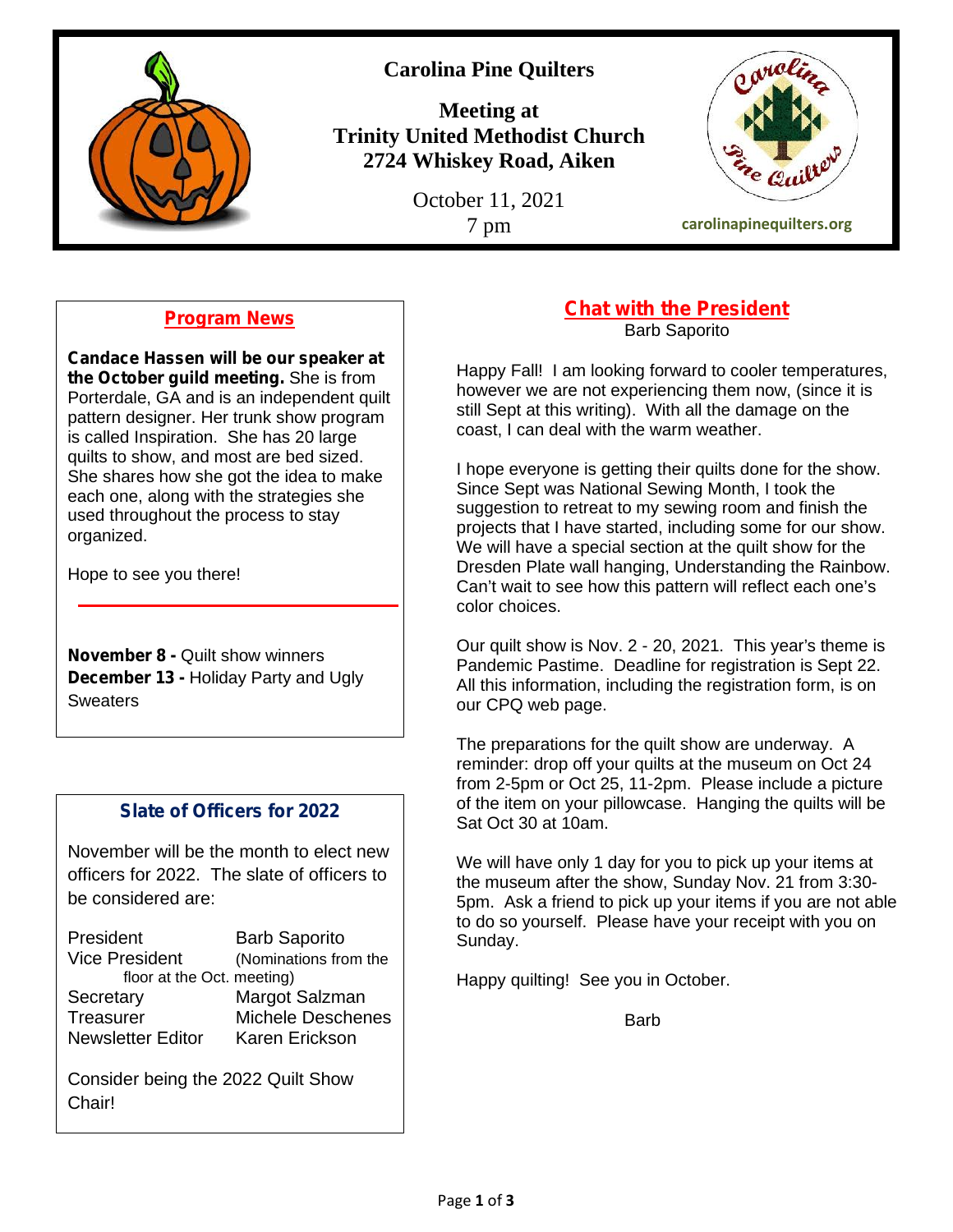## **Board Members**

**President –** Barb Saporito **Vice President –** Vacant **Secretary –** Margot Salzman **Treasurer –** Yvonne Walker **Newsletter Editor –** Karen Erickson **Webmaster –** Adela Dziekanowski

### **Committees**

| <b>Community Outreach:</b> | Carolyn Gib        |
|----------------------------|--------------------|
| <b>Comfort Quilts:</b>     | Doris Leidh        |
| Hospitality:               | Linda McClo        |
| <b>Membership:</b>         | <b>Adela Dzieł</b> |
| <b>Quilt Show:</b>         | Vacant             |
|                            |                    |

**rolyn Gibbons** ris Leidheiser **Hospital**<br>McCloskey **ela Dziekanowski** 

| <b>Treasurer's Report</b><br>Yvonne Walker |           |
|--------------------------------------------|-----------|
| <b>Beginning Balance:</b>                  | \$4631.03 |
| Disbursements:                             | \$696.33  |
| Deposits:                                  | \$40.00   |
| <b>Ending Balance</b>                      | \$3974.70 |



**CPQ 2021 Quilt Show**

Aiken County Historical Museum November 2 – 20, 2021

**Registration forms and fees are due Sept. 22, 2021**. Mail to Paula Brown or bring to Sept. 13 quilt guild meeting.

Quilt Take-In at the Museum: Sunday, Oct. 24 from 2-5 pm and Monday, Oct. 25 from 11 am to 2 pm.

Quilt Judging: Quilts will be judged on Wednesday, Oct. 27.

Quilt Take Down: Sunday, Nov. 21 at 2pm.

Quilt Pick-Up will be **1 day only**: Sunday, Nov. 21 from  $3:30 - 5$  pm.

There will be NO reception at the museum this year.

#### **October Birthdays**

| 10/02 Gary Davis       |  |
|------------------------|--|
| 10/07 Kathryn Byrd     |  |
| 10/10 Susan Congdon    |  |
| 10/11 Rori Bebko       |  |
| 10/12 Marge Mitchell   |  |
| 10/15 Cheri Dowd       |  |
| 10/21 Linda Williamson |  |
| 10/23 Vi Peace         |  |
| 10/30 Paula Brown      |  |
|                        |  |



#### **Early November Birthdays**

11/03 Debbie Phillips 11/03 Carol Kiernan



North and South Carolina Shop Hop October and November 2021 www.AllCarolinasShopHop.com

Over 60 stores participating